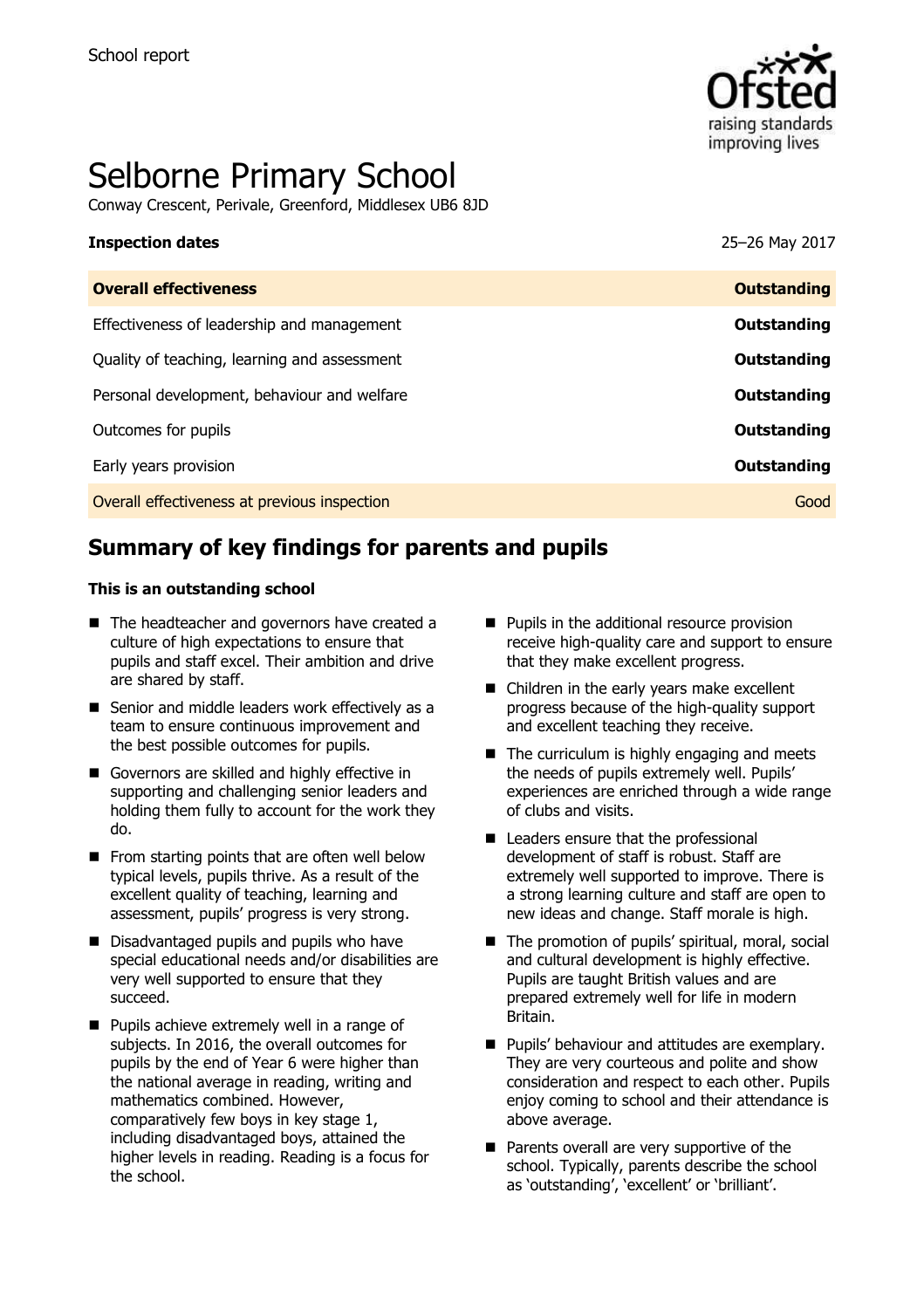

### **Full report**

#### **What does the school need to do to improve further?**

■ Increase the proportion of boys, including disadvantaged boys, attaining the higher standards in reading at the end of key stage 1.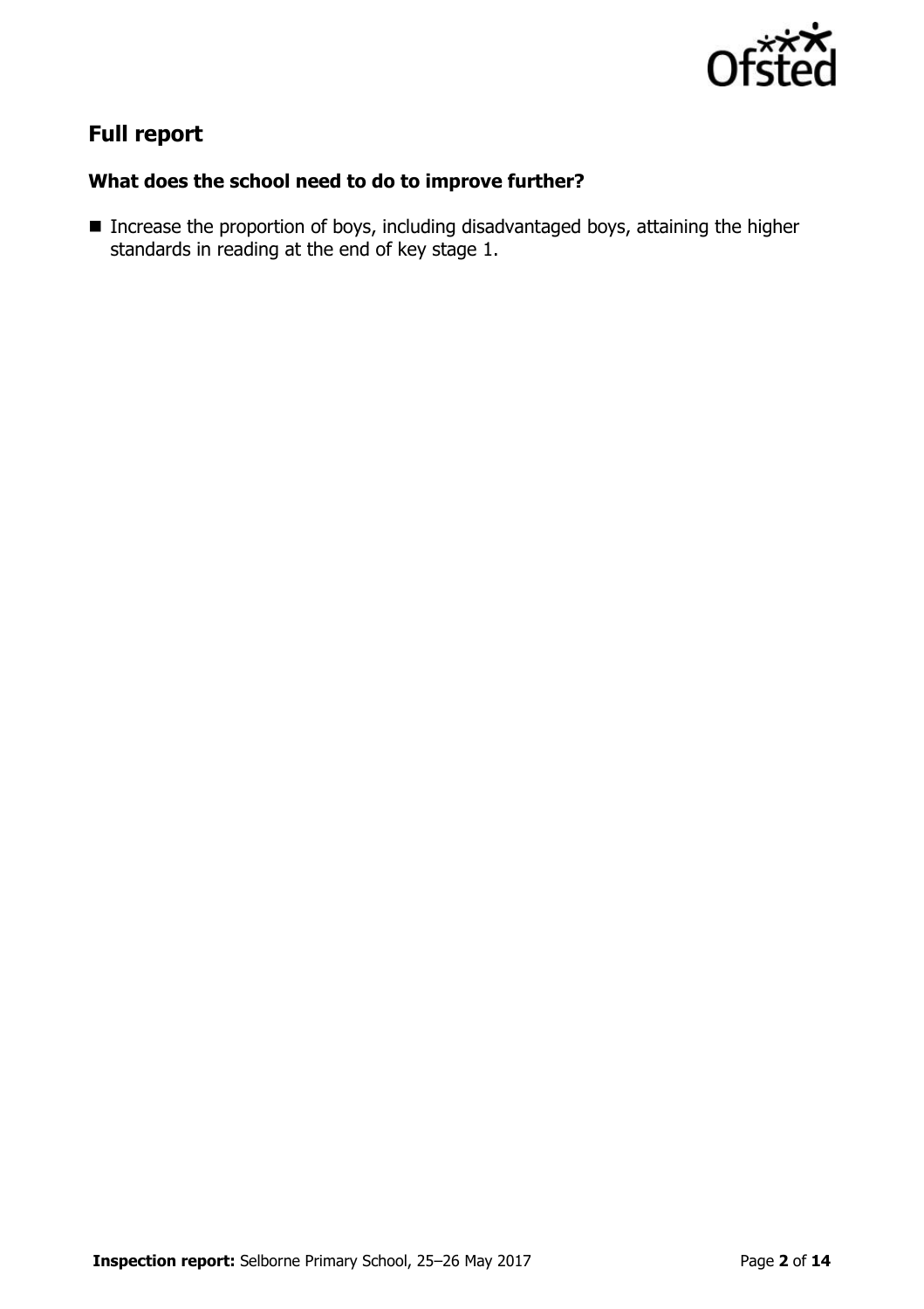

### **Inspection judgements**

#### **Effectiveness of leadership and management Constanding**

- The headteacher's exceptional leadership has created a highly effective school with a strong culture of continuous improvement. Since her appointment, she has worked closely with leaders and taken decisive action to improve the quality of teaching. The quality of teaching, learning and assessment is now outstanding and pupils make exceptional progress.
- The headteacher's ambition for every child to excel is shared by all leaders, including governors, and staff. Leaders and staff are excellent role models for pupils and the school's community.
- The middle leaders are highly skilled, committed and know their subjects well. They monitor the quality of teaching, undertake learning walks and evaluate the work in books to check pupils' progress. In this way, they hold teachers to account for the progress pupils make. Middle leaders contribute to the school's improvement plan through producing action plans for their subject areas. Overall, they greatly contribute to the school's capacity to improve further.
- Leaders use a robust performance management system to improve teaching, learning and assessment. Challenging and personalised targets are set for individual teachers. Leaders provide effective coaching, support and training, including for recently qualified teachers, to improve the quality of teaching.
- **E** Leaders track the progress of groups of pupils carefully on a regularly basis. Those pupils who are not making the progress they should are quickly identified and provided with high-quality support. In this way, leaders ensure that there are no barriers to pupils' learning. Leaders are extremely committed to promoting equality of opportunity for all.
- Additional funding for pupils who have special educational needs and/or disabilities is used effectively, including for those in the additional resource unit, and has a positive impact on pupils' learning. Consequently, these pupils make strong progress from their respective starting points.
- Governors and the headteacher allocate the pupil premium funding effectively to ensure that there is no difference in attainment and progress between disadvantaged and other pupils. Teachers and teaching assistants target support well for the groups of disadvantaged pupils.
- The broad and balanced curriculum is stimulating and engaging. There is a range of clubs, extra-curricular activities and visits to enrich pupils' experiences. Leaders ensure that pupils achieve highly through being taught by subject specialists, for example in art, music, languages, dance and sport. The personal, social, health and education programme provides pupils with opportunities to be confident, resilient and selfreflective and to become responsible members of the local community.
- Pupils' spiritual, moral, social and cultural understanding is promoted effectively and is successfully woven into all aspects of school life. Pupils are, for example, highly respectful and empathetic and know the difference between right and wrong.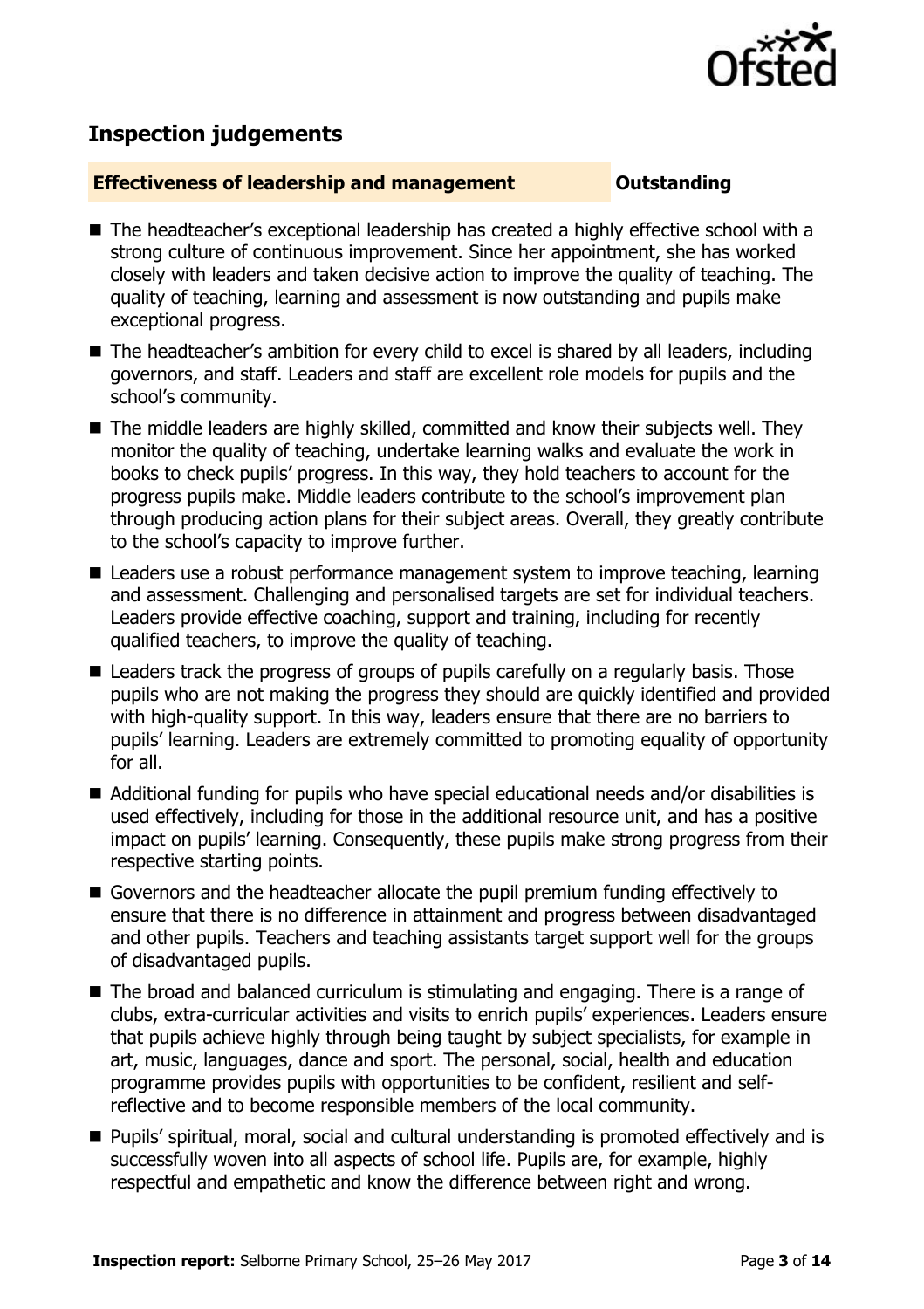

- **Pupils know about democracy and the rule of law through, for example, learning about** elections, individual liberty and respect for diversity. They visit the Houses of Parliament and are involved in electing sports captains, house captains and members of the school council. They learn about other cultures, faiths and beliefs and visit different places of worship to widen their understanding of the religious diversity represented in British society. In this way, the school ensures that pupils are prepared extremely well for life in modern Britain.
- Leaders ensure that they use the primary physical education and sport premium effectively. Pupils are involved in a range of sporting activities and their participation is high. Pupils enjoy inter-sports competitions and teachers enhance their teaching skills through the use of sports coaches.
- The local authority provides 'light-touch' support for the school. Staff and leaders attend a range of training offered by the local authority.
- Staff are highly supportive of the school's leadership, and parents who responded to the online survey, Parent View, agreed that the school is well led and managed.

#### **Governance of the school**

- Governors are highly skilled and knowledgeable and know the school's strengths and areas for development extremely well. Governors make full use of their expertise to provide support and challenge to senior leaders to increase the school's effectiveness. They are highly ambitious for the school and its pupils.
- Governors are well informed about the different aspects of the school, including the quality of teaching and pupils' achievement. They visit the school regularly to find out for themselves, for example, what learning and behaviour are like and how pupils are kept safe.
- They ensure that additional funding, such as the pupil premium and sport premium, contribute well to pupils' learning and their broader experiences.
- Governors ensure that all statutory responsibilities are met, including those related to safeguarding.

#### **Safeguarding**

- The arrangements for safeguarding are effective.
- All staff and governors are appropriately trained on safeguarding policies and procedures. They have current knowledge and understanding of matters such as, for example, extremism, radicalisation and the 'Prevent' duty. Leaders have been effective in creating a strong culture of vigilance to keep pupils safe.
- **Pupils who responded to Ofsted's online pupil survey and those who spoke to** inspectors said that they feel safe and secure.
- Safeguarding records are robust, completed with accuracy and very well kept. There are good links with parents and external agencies to keep pupils safe. Leaders follow up any referrals thoroughly and, where necessary, pursue these with resilience to their conclusion.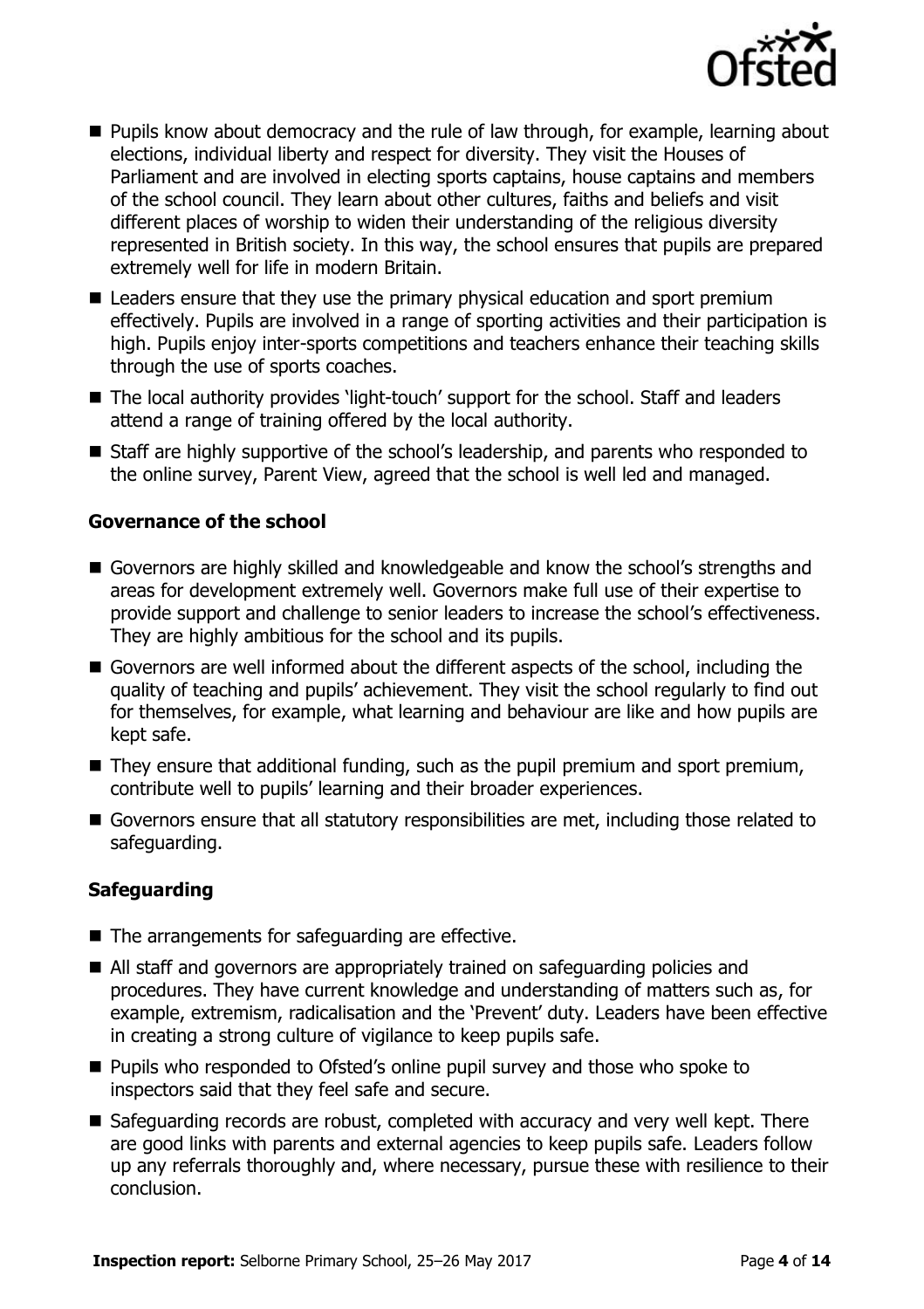

#### **Quality of teaching, learning and assessment Outstanding**

- Staff have excellent relationships with pupils and have very high expectations for pupils' work and behaviour. They know individual pupils very well and use the information on pupils' progress carefully to meet their learning needs. Typically, learning is made relevant because it builds on previous learning. Consequently, pupils work hard and are highly motivated to do well.
- **Pupils' books demonstrate that the skills they have acquired in English are successfully** transferred to writing in other areas of the curriculum. Consequently, the quality of writing in the wider curriculum is strong.
- Teachers and teaching assistants use questioning very skilfully to test pupils' knowledge, extend their thinking and deepen their learning. There is a good emphasis on extending pupils' vocabulary and providing them with a language-rich environment with plenty of opportunities for speaking and listening. This particularly helps pupils who speak English as an additional language to make rapid progress.
- The teaching of early reading is strong. As a result of excellent teaching of phonics, the proportion of pupils reaching the expected standard in the phonics screening check in 2016 was well above the national figure. Pupils use their phonics skills well to read difficult or unfamiliar words.
- Developing pupils' reading has been a focus for school improvement. Reading is being taught effectively. Staff routinely test and challenge pupils' understanding of the text. Pupils read a wide range of challenging texts. Consequently, pupils enjoy reading. For example, in a Year 1 class, pupils thoroughly enjoyed coming to the front of the class to read with expression to their classmates, who in return praised their reading and offered suggestions on how they can improve further. All pupils who read to inspectors did so with a great deal of confidence and enthusiasm.
- **Pupils in the additional resource provision receive high-quality care and support,** including from a range of external specialists, to meet their needs. They have rich opportunities for speaking and listening. Year 1 pupils and children in the Reception Year have good access to technology to support their learning. For example, they used information and communication technology well to identify and name different animals. Pupils also have opportunities to apply their numeracy and literacy skills during their weekly 'shopping visits' to the local shops. Pupils in the additional resource provision are integrated well in some of the activities in the main school, with opportunities to work with other pupils and widen their experiences.
- Teaching assistants are skilled and contribute well to pupils' learning. They provide effective support for pupils, particularly those who need additional support, in small groups and on a one-to-one basis. In this way, disadvantaged pupils and those who have special educational needs and/or disabilities make similar progress to that of their classmates.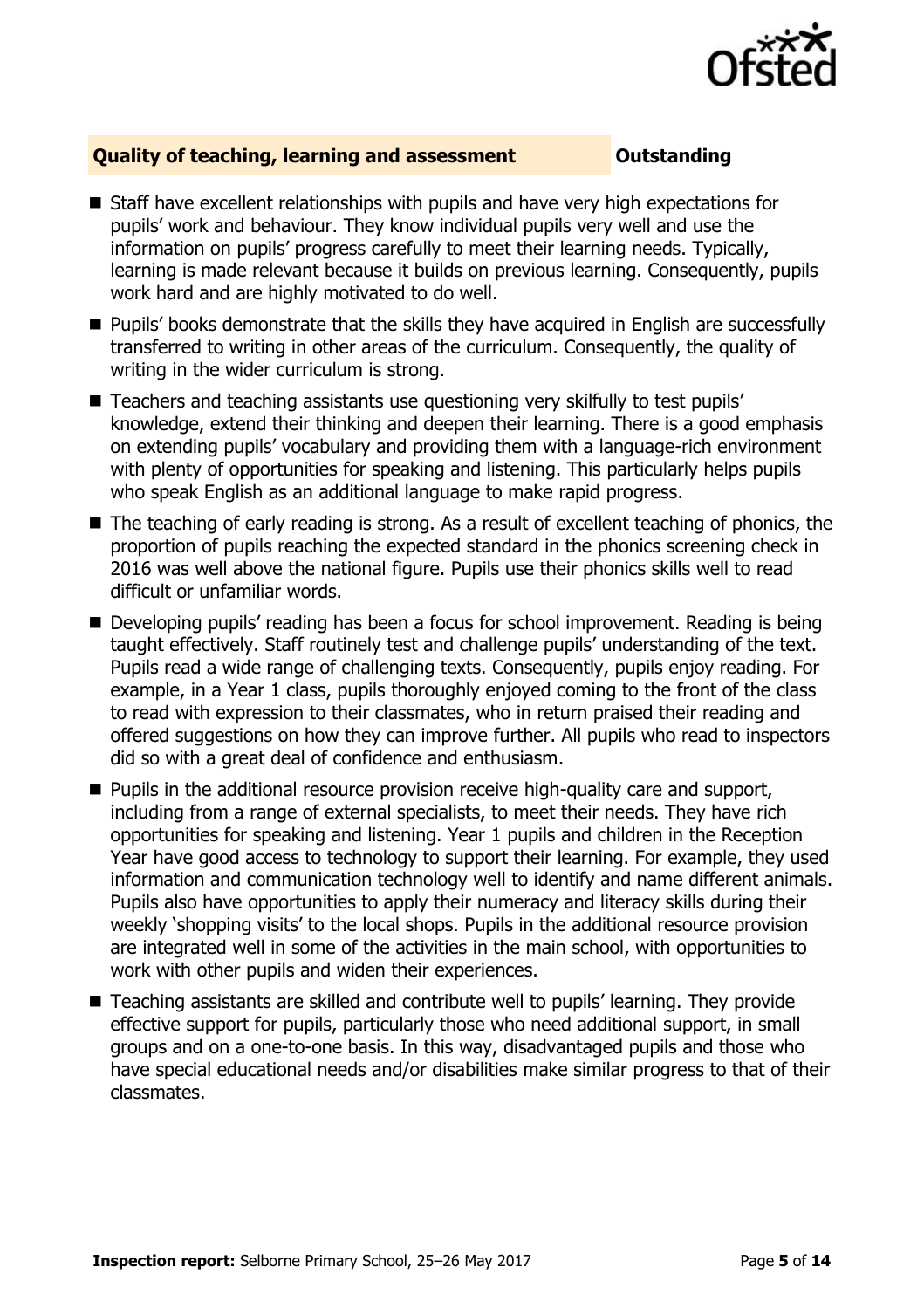

- Writing is exceptionally well taught across the curriculum. Pupils write for a range of purposes and they write at length in English and across the curriculum. Their presentation and the quality of their work are excellent. A strong feature in English lessons is effective modelling by teachers to help pupils improve their writing, including grammar and punctuation.
- Teachers have strong subject knowledge in mathematics and provide pupils with calculations that enable pupils to use their thinking and reasoning skills to solve challenging problems. There is a strong emphasis on practical, everyday mathematics to bring this subject alive. For example, pupils in a Year 3 class solved mathematical problems by working backwards to calculate how many sweets were in a bag initially, if they had eaten a certain number.

#### **Personal development, behaviour and welfare <b>COULTS** Outstanding

#### **Personal development and welfare**

- The school's work to promote pupils' personal development and welfare is outstanding.
- **Pupils have extremely positive attitudes and understand the school's 'You can do it'** values of 'respect', 'getting along', 'resilience', 'persistence', 'confidence' and 'organisation.'
- Leaders ensure that pupils' physical, emotional and social well-being is at the heart of the school's work.
- Leaders have created strong working links with external agencies to meet the welfare needs and emotional well-being of pupils, including those attending the additional resource provision.
- **Pupils take great pride in their work, including in its presentation, show a great deal of** resilience in their learning, and are very proud of their school.
- **Pupils have a range of responsibilities to promote their confidence and independence.** For example, pupils enjoy being members of the school council, house captains, sports captains and monitors. These opportunities contribute extremely well to preparing pupils for the next stage of their education.
- **Pupils are taught how to keep safe in a range of situations, including when using the** internet. Pupils know about different types of bullying, including cyber bullying. Pupils report that they feel safe at school and that bullying is not an issue. They say that racist or homophobic language is rare. Pupils are very confident that any incidents of poor behaviour are dealt with effectively and promptly by staff.
- **Pupils are extremely polite and well mannered. Inspectors observed very courteous and** friendly behaviour, with pupils displaying mutual respect. Pupils move around school in an orderly manner and show high levels of respect during assemblies.
- **Breakfast club is used effectively to provide opportunities for pupils to interact and** socialise with each other and to further improve punctuality and attendance.
- Healthy eating and physical fitness are promoted well through the curriculum. Pupils say that they enjoy the healthy lunches provided at school.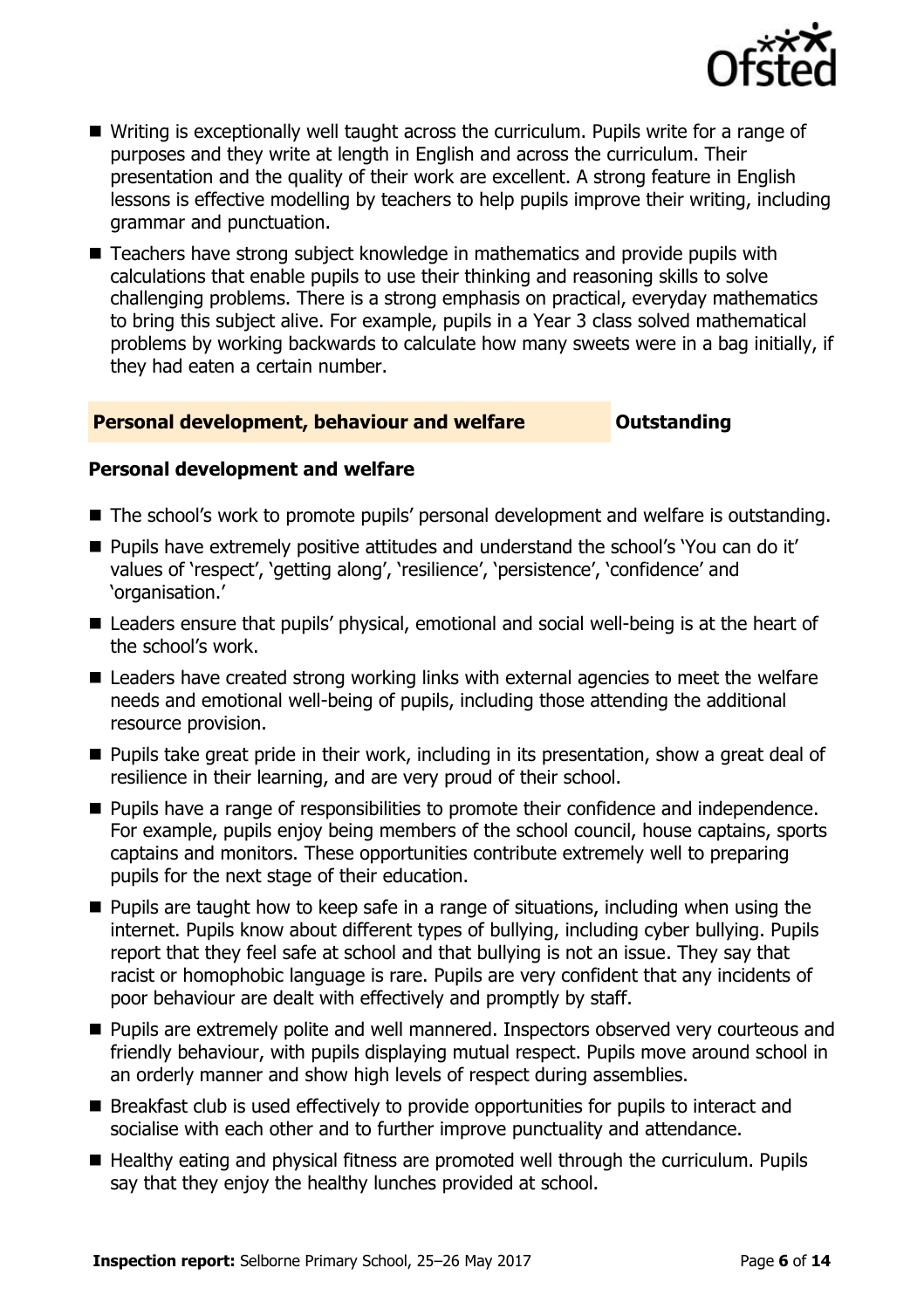

■ During the inspection, pupils were given an opportunity in an assembly to reflect on recent tragic national events. Pupils' behaviour and attitudes were impeccable and they bowed their heads accordingly to reflect on the event. The assembly was used well to promote British values, tolerance and respect.

#### **Behaviour**

- The behaviour of pupils is outstanding.
- Staff have high expectations of pupils' behaviour. The behaviour policy is consistently applied across the school and pupils know what is expected of them. Pupils know right from wrong and take responsibility for their own behaviour. Consequently, pupils conduct themselves well, and are self-disciplined and extremely well behaved.
- **Pupils'** conduct in and out of lessons is exemplary. Pupils from all backgrounds get on exceptionally well with each other. They are highly respectful of each other and adults. Pupils are extremely polite to visitors and eager to share their work and achievements.
- There are very few incidents of unacceptable behaviour and pupils said that their lessons are rarely disrupted by pupils' poor behaviour. This is confirmed by inspectors through checking the school's records on behaviour and observing learning in lessons. Effective support for those few pupils who find it difficult to manage their own behaviour ensures that learning is rarely disturbed.
- In the additional resource provision, pupils' behaviour is exceptional. Parents of this group of pupils are very pleased with the support that their children receive. Pupils eniov their learning and their attendance is typically above average. No groups of pupils are disadvantaged by low attendance.

#### **Outcomes for pupils Outstanding**

- The leadership team has been effective in improving the quality of teaching, so that it is typically outstanding. Consequently, pupils are making exceptional progress from their starting points, which are generally well below those typical for their age when they start school.
- Many children start school at the early stages of learning English. Leaders and staff work hard to ensure that these children acquire English rapidly. By the time pupils start secondary school, their attainment overall is either in line with or above national standards. Pupils are well prepared for their next stage in education.
- In 2016, the proportion of pupils in Year 6 that reached the expected standards in reading, writing and mathematics combined was above the national average. Their attainment in English grammar, punctuation and spelling was well above average. Pupils' progress at the end of Year 6 has been significantly strong in reading, writing and mathematics for the past three years.
- $\blacksquare$  The proportion of pupils reaching the expected standards at the end of key stage 1 in 2016 in reading, writing and mathematics combined was above the national average.
- **Pupils'** achievement in reading was weaker than in writing and mathematics. Leaders and staff have been unrelenting in improving pupils' reading, and the school's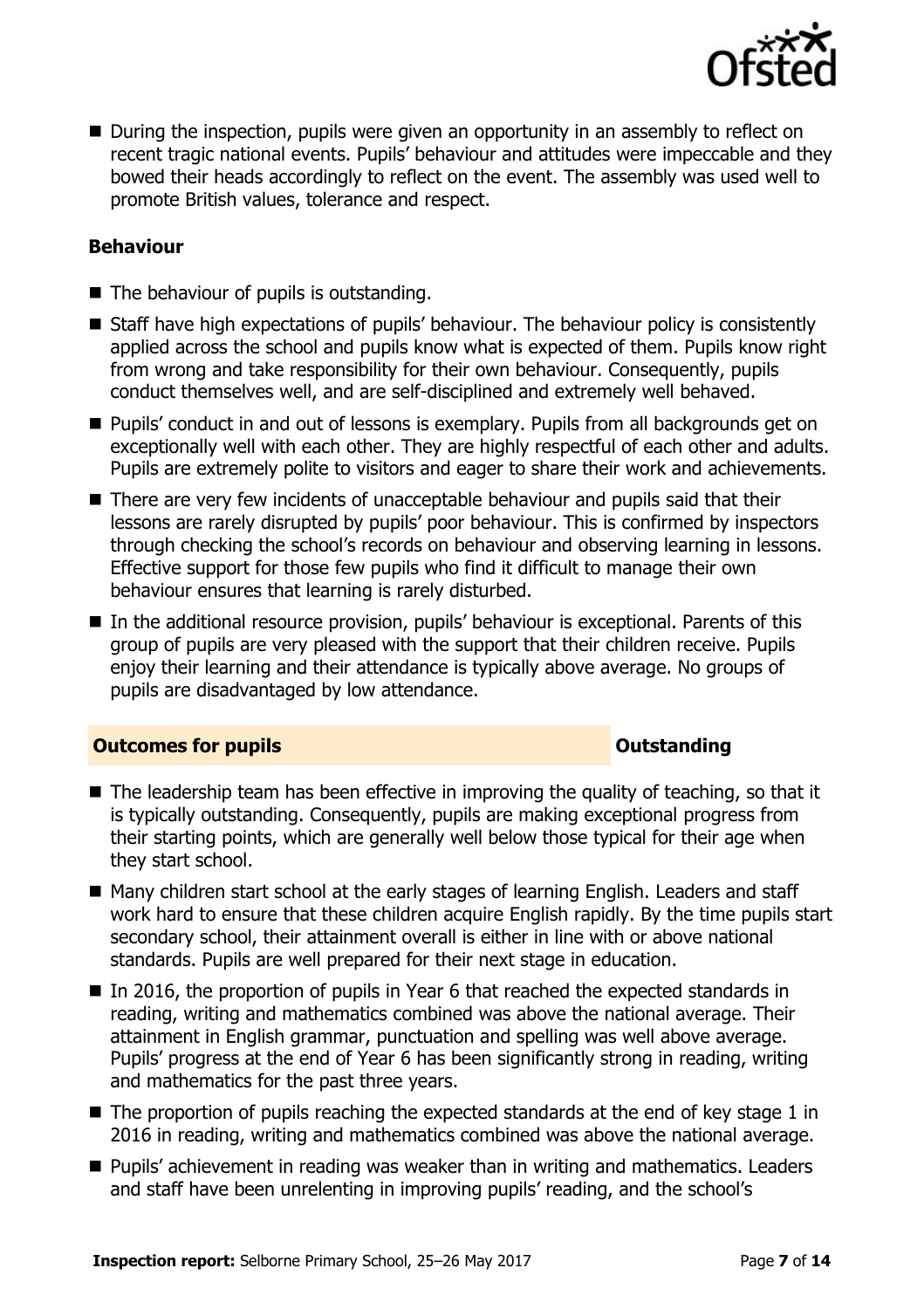

assessment of pupils' work reflects the marked improvements in reading across the school. Although reading continues to improve across the school, leaders acknowledge the importance of ensuring that enough boys, including those who are disadvantaged, achieve the higher levels in reading at the end of key stage 1. In 2016, too few of these pupils were reading at greater depth.

- $\blacksquare$  The proportion of pupils meeting the expected standards in the Year 1 phonics check was well above the national average in 2016. By the end of Year 2, the vast majority of pupils attained the expected standard in the phonics screening check. Pupils' phonics skills contribute well to the progress pupils make in their reading.
- Pupils' attainment is affected by a higher-than-average proportion of pupils entering school other than at the normal times across the year groups. Most of these pupils are at the early stages of learning English. Leaders track pupils' progress meticulously. Information shows that the attainment of pupils who have been at the school from the Reception Year is better than that of those pupils who start later in the year or those who have missed learning in prior year groups.
- Disadvantaged pupils make exceptional progress and attain well overall. The school uses additional funding extremely well to provide good support and to help these pupils access the curriculum. As a result, their progress continues to improve, so that they achieve as well as their peers and others nationally in reaching expected standards.
- Evidence in lessons and pupils' workbooks shows stronger progress than the school's own information would suggest on occasions. Occasionally, staff are overcautious with their assessments.
- $\blacksquare$  The most able pupils, including the most able disadvantaged pupils, do well. They make good and often better progress from their starting points. They are provided with challenging work and the work in their books shows that they achieve well. Higher attainers are avid readers and read for pleasure. The school's information and inspection evidence indicate that the most able pupils continue to thrive and flourish. However, comparatively fewer boys, including disadvantaged boys, attain at a greater depth in reading at the end of key stage 1.
- **Pupils who have special educational needs and/or disabilities make progress that is in** line with that of their peers. Their specific needs are identified quickly and support is effectively targeted. Staff, through their close work with external agencies, ensure that pupils who attend the additional resource provision make at least good progress from their low starting points. One parent said that the provision had 'changed our lives and supports us with our daily challenges'.
- Pupils who speak English as an additional language make strong progress because leaders ensure that they receive highly effective support from the time they arrive at the school.
- $\blacksquare$  The progress that pupils make in other subjects is evident in the quality of work in pupils' books and displays on the classroom walls and in the corridors. In 2016, the proportion of pupils achieving the expected standards in science was in line with or above the national average in key stages 1 and 2.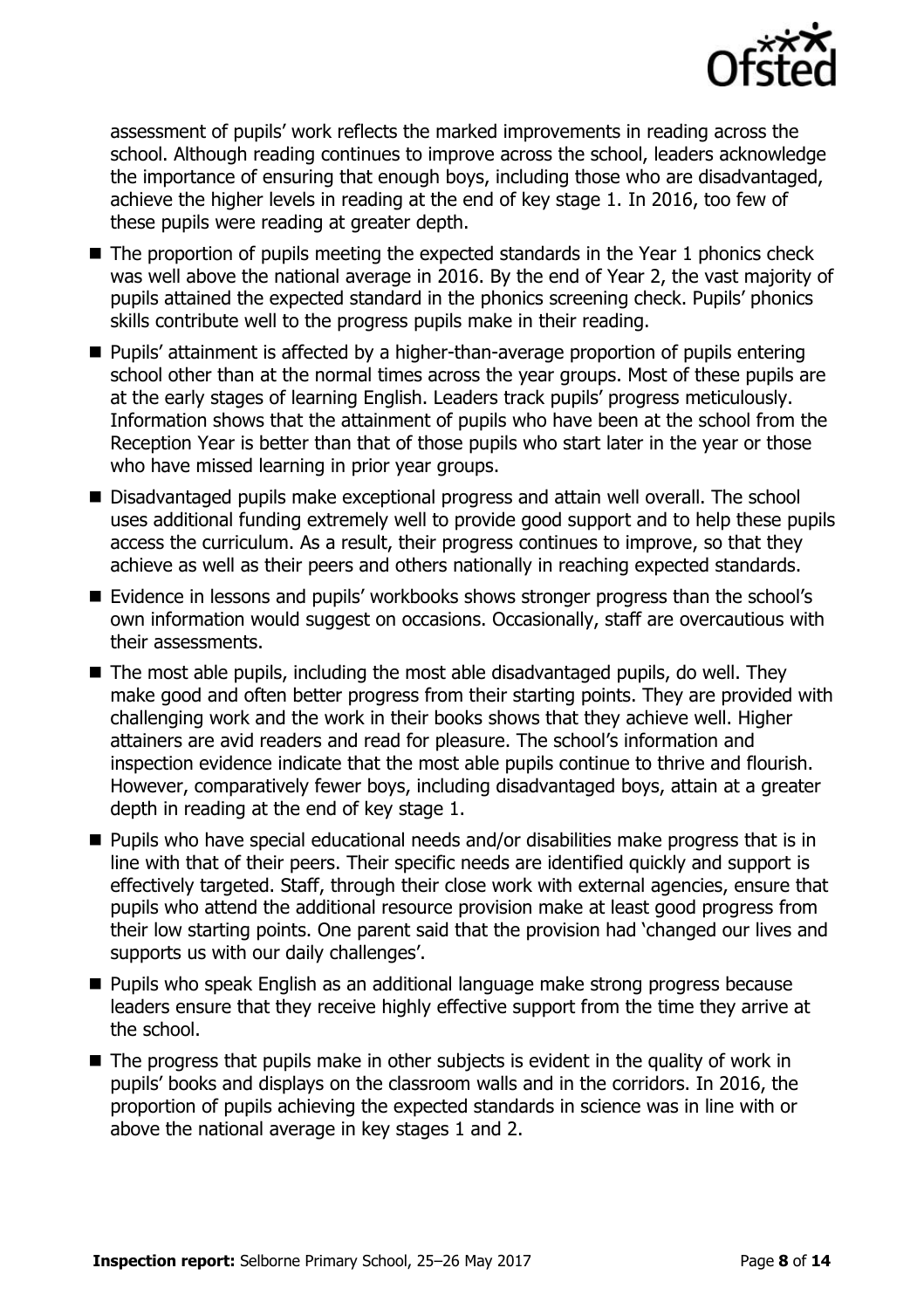

#### **Early years provision CONSISTER SERVICES CONSISTENT CONSTANT CONSTANT CONSTANT CONSISTENT CONSISTENT CONSISTENT CONSISTENT CONSISTENT CONSISTENT CONSISTENT CONSISTENT CONSISTENT CONSISTENT CONSISTENT CONSISTENT CONSIS**

- $\blacksquare$  Most children enter the early years with skills and abilities that are below, and sometimes well below, those typical for their age.
- As a result of exceptional teaching, guidance and support, children make strong progress from their starting points. The proportion of children who achieve a good level of development has been improving steadily over time. Attainment at the end of the Reception Year is in line with the national average. Children are very well prepared for their learning in Year 1.
- There are good links with parents to ensure that their child's transition into school is as smooth as possible. Parents are always encouraged to visit the early years to see for themselves the learning taking place and to share their child's learning. To help parents support their children's learning, staff provide workshops, including 'come and learn with me' sessions and courses such as 'speaking English with confidence'. Parents receive useful information regularly on their children's progress.
- Leadership of the early years is strong. Leaders have an accurate picture of the strengths and relative weaknesses in the provision. They monitor the progress of children regularly and identify those who are not making the progress they should for additional support. For example, leaders identified boys were not doing as well as girls and have adapted teaching and resources accordingly to address this, for example by introducing the theme of 'super-heroes' to capture boys' interest. As a result, the attainment gap between boys and girls has closed.
- Children are happy and settled and know the routines well. They are caring of each other and readily share resources. Children's behaviour and attitudes are exceptional and these impact positively on the progress they make.
- Children show confidence in choosing their own activities, both indoors and outside. The outdoor area is lively and buzzes with excitement as the children make the maximum use of the resources and equipment available. For example, children enthusiastically built a train track going under a tunnel, and took part in painting activities and 'car-washing' sessions.
- Children take much pride in their work and are eager to share their achievements with adults and visitors. For example, one boy in the Reception class was eager to share his writing with the inspector and was proud that he can write in English and Arabic. He was also keen to share a 'writing template' he had made for his classmates to use.
- Children in Nursery develop their early reading and writing skills well. As part of their 'out of this world theme', children have made an astronaut and rockets using a range of materials. One child had written, 'My alien is from Neptune, she lives there because it is cold and Neptune is far from the sun.' A group of boys collaborated well with each other as they worked as a team to build a structure using wooden blocks.
- Staff in the additional resource provision provide additional support to children who have special educational needs and/or disabilities. This ensures that this group of children make strong progress.
- Children's language development is a high priority. The environment promotes children's speaking and listening skills exceptionally well. Staff model language well to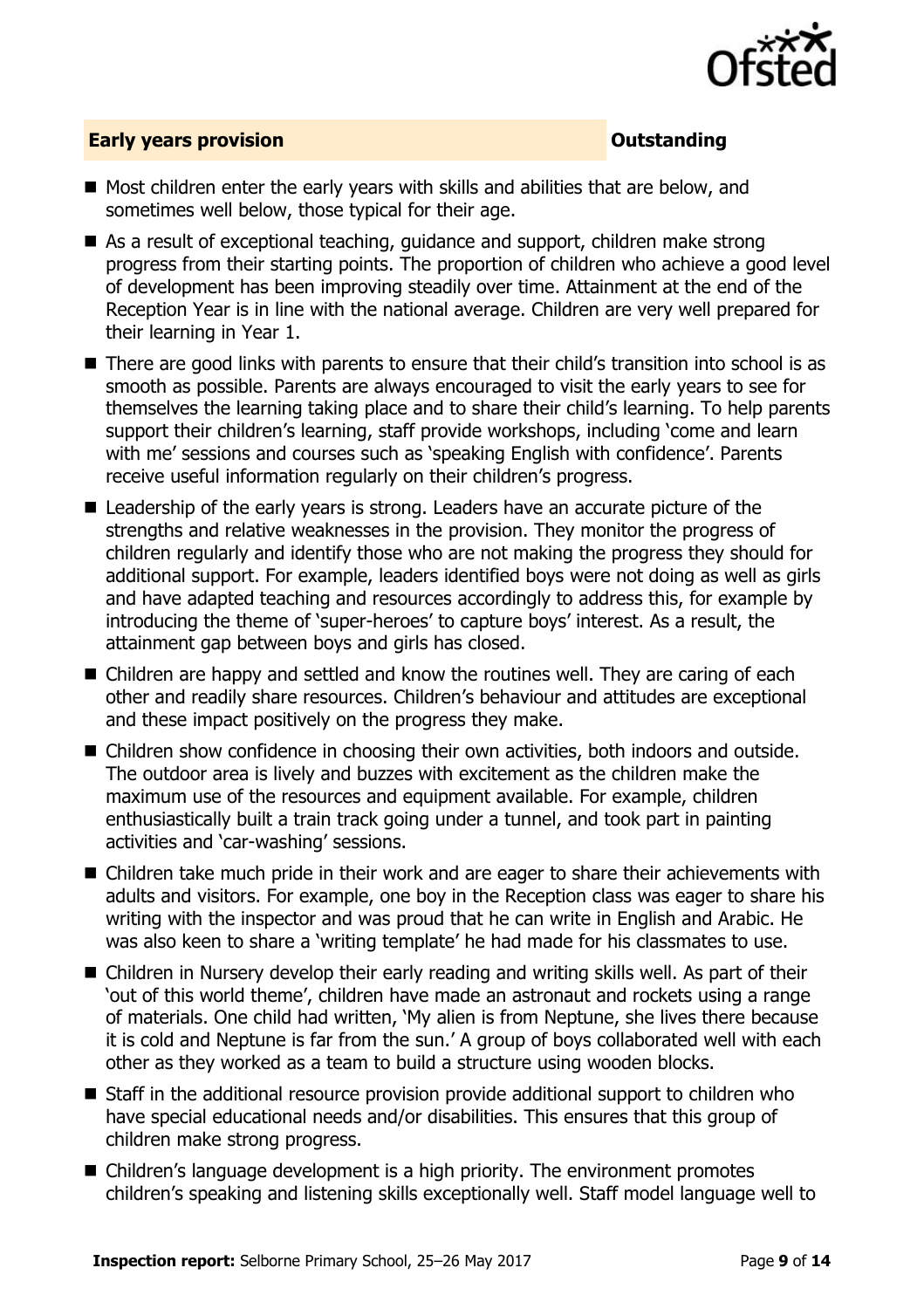

develop children's language and vocabulary. This particularly helps children at the early stages of learning English to make rapid progress.

Safeguarding is effective. There are no breaches of statutory welfare requirements.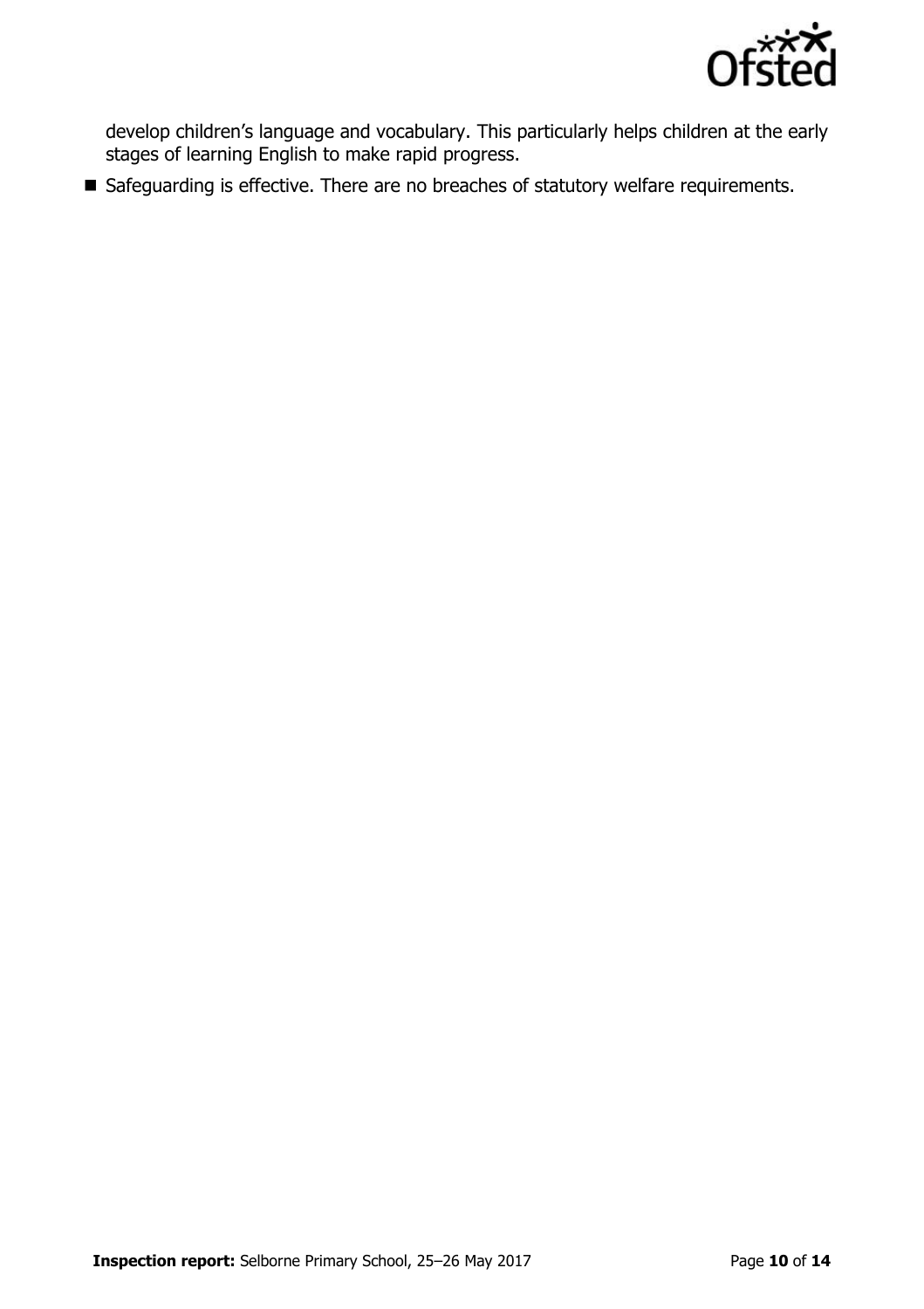

### **School details**

| Unique reference number | 101886   |
|-------------------------|----------|
| Local authority         | Ealing   |
| Inspection number       | 10031778 |

This inspection was carried out under section 8 of the Education Act 2005. The inspection was also deemed a section 5 inspection under the same Act.

| Type of school                      | Primary                      |
|-------------------------------------|------------------------------|
| School category                     | Community                    |
| Age range of pupils                 | 3 to 11                      |
| Gender of pupils                    | Mixed                        |
| Number of pupils on the school roll | 610                          |
| Appropriate authority               | The governing body           |
| <b>Co-Chairs</b>                    | Giles Bosworth               |
|                                     | Claudine King-Dabbs          |
| <b>Headteacher</b>                  | Kerry Shilling               |
| Telephone number                    | 020 8997 1947                |
| Website                             | www.selborne.ealing.sch.uk   |
| <b>Email address</b>                | admin@selborne.ealing.sch.uk |
| Date of previous inspection         | $11 - 12$ October 2012       |

#### **Information about this school**

- The school meets requirements on the publication of specified information on its website.
- This school is larger than the average-sized primary school.
- $\blacksquare$  Pupils come from a wide range of ethnic groups. The proportion of pupils from minority ethnic backgrounds is well above average.
- The proportion of pupils who speak English as an additional language is well above average.
- The proportion of disadvantaged pupils supported by the pupil premium is above the national average.
- The proportion of pupils who have special educational needs and/or disabilities is about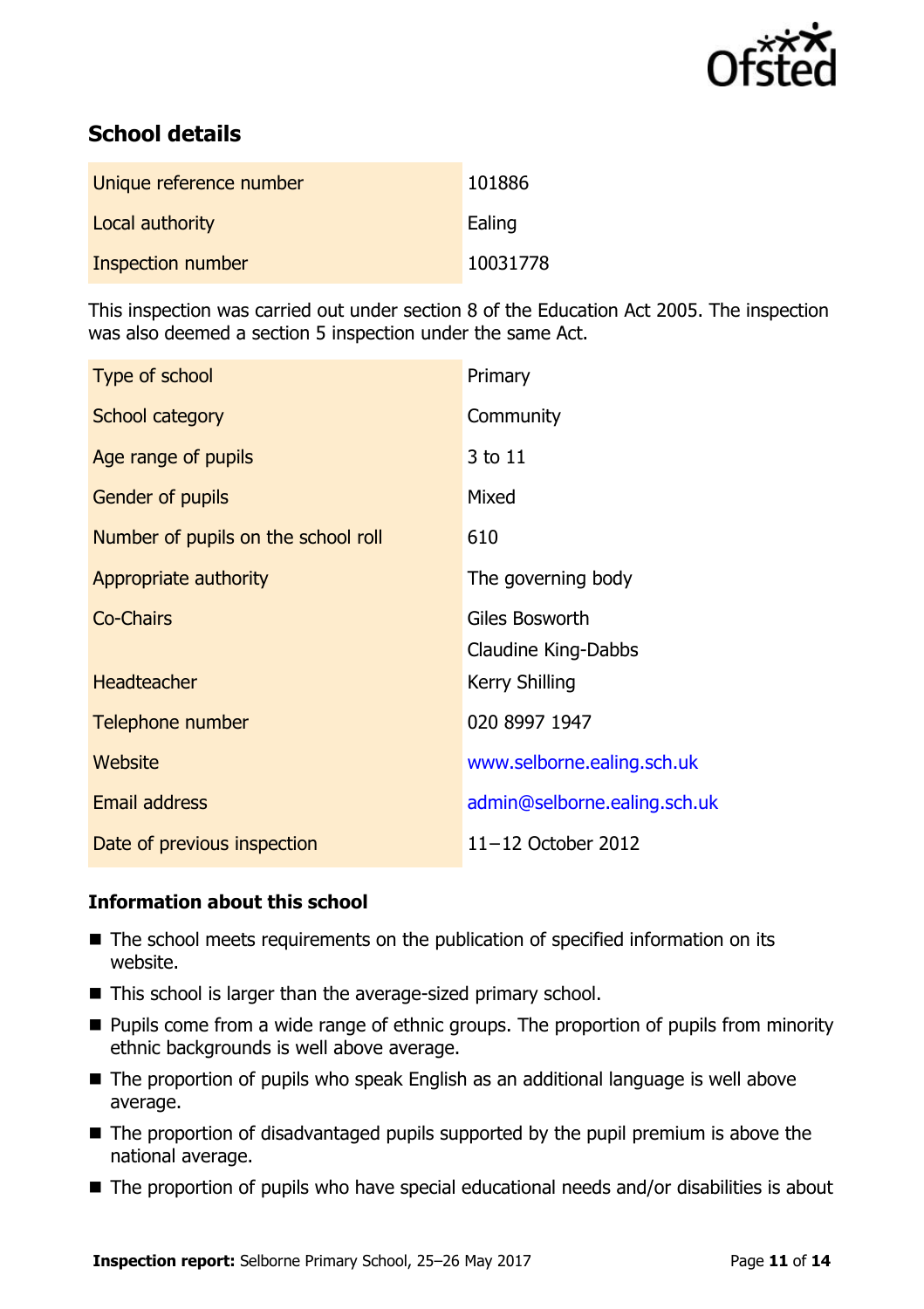

average.

- Children attend Nursery on a part-time basis. Children in Reception attend on a fulltime basis. There are three Nursery classes and three Reception classes. The vast majority of children transfer from Nursery to Reception.
- The school runs an additional resource provision to support the development of children aged between four and 11 who have a statement of special educational needs or an education, health and care plan with complex learning difficulties. The provision provides pupils with occupational and speech and language therapies. Currently there are 14 children in the provision.
- A higher-than-average proportion of pupils join the school in different year groups other than at the normal times.
- The school meets the government's current floor standards, which set the minimum expectations for attainment and progress by the end of Year 6.
- The school runs a breakfast club for targeted pupils and a range of after-school activities.
- The school has gained the Healthy Schools London gold award for its work on keeping pupils healthy.
- There have been a number of changes to staffing since the previous inspection. The new headteacher was appointed in September 2015, with many new appointments to the senior and middle leadership being made since her appointment.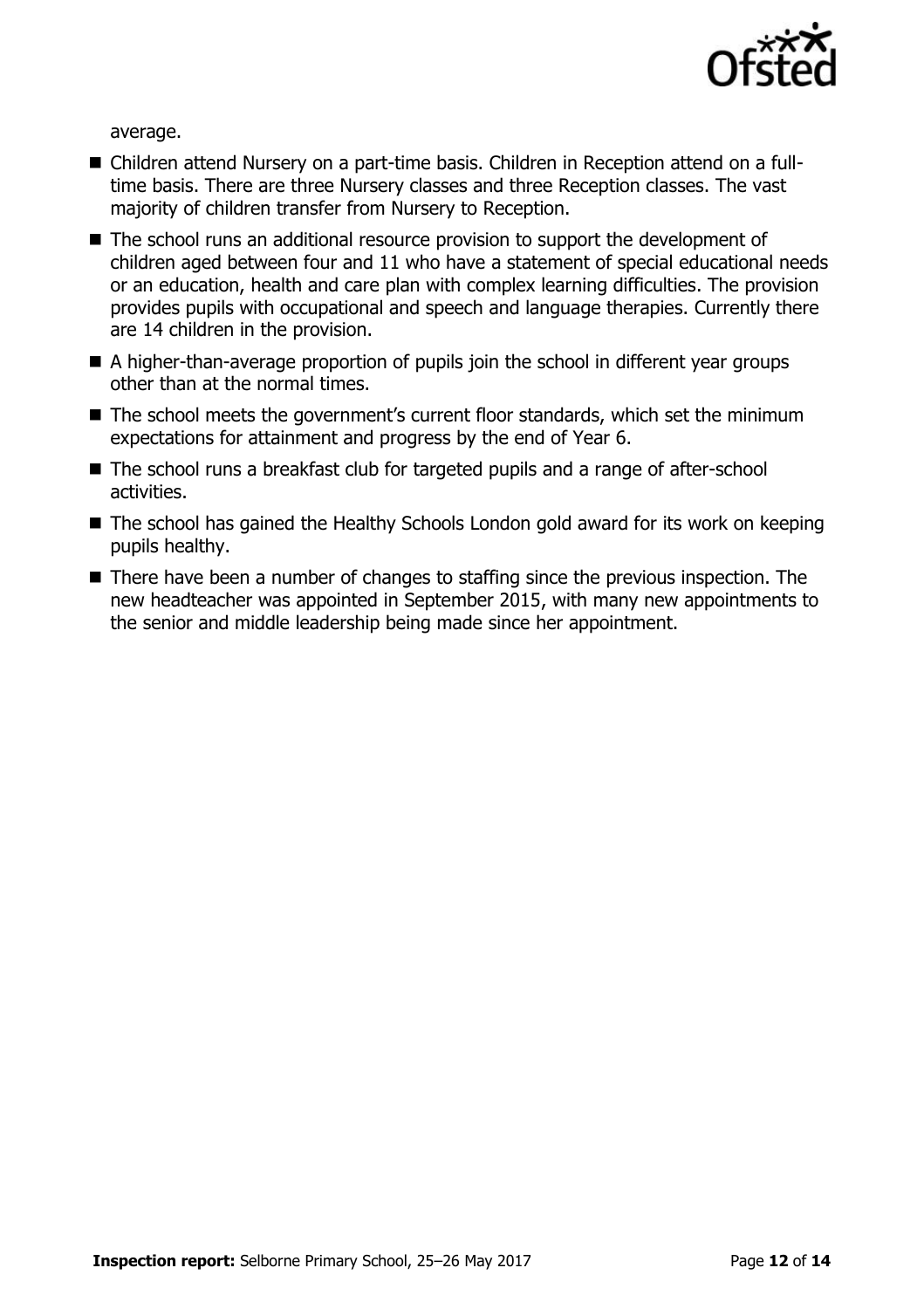

### **Information about this inspection**

- The inspectors observed learning in nearly all classes, most of which were joint observations with either the headteacher or the deputy headteacher.
- A meeting was held with a group of pupils from different abilities and backgrounds in key stage 2 to discuss their learning and views about the school.
- Inspectors listened to pupils read in Years 1, 3 and 6 and discussed their reading with them.
- The inspectors held discussions with senior leaders, middle leaders, teachers and the two co-chairs of the governing body. Discussions were held with a local authority representative.
- The inspectors observed the school's work and considered a range of documents, including the school's improvement plan, checks on the quality of teaching, learning and assessment, information about pupils' progress, attendance and behaviour records, and safeguarding arrangements.
- The inspectors scrutinised pupils' work across the curriculum to check on pupils' progress.
- The inspectors took account of 121 responses to Ofsted's online questionnaire, Parent View. In addition, inspectors spoke to 41 parents in the playground at the start of the school day. The inspectors also considered the 52 questionnaires completed by staff and 45 questionnaires completed by pupils.

#### **Inspection team**

| Avtar Sherri, lead inspector | Ofsted Inspector |
|------------------------------|------------------|
| <b>Kanwaljit Singh</b>       | Ofsted Inspector |
| Rekha Bhakoo                 | Ofsted Inspector |
| <b>Clementina Aina</b>       | Ofsted Inspector |
| <b>Gerard Strong</b>         | Ofsted Inspector |
| Raj Mehta                    | Ofsted Inspector |